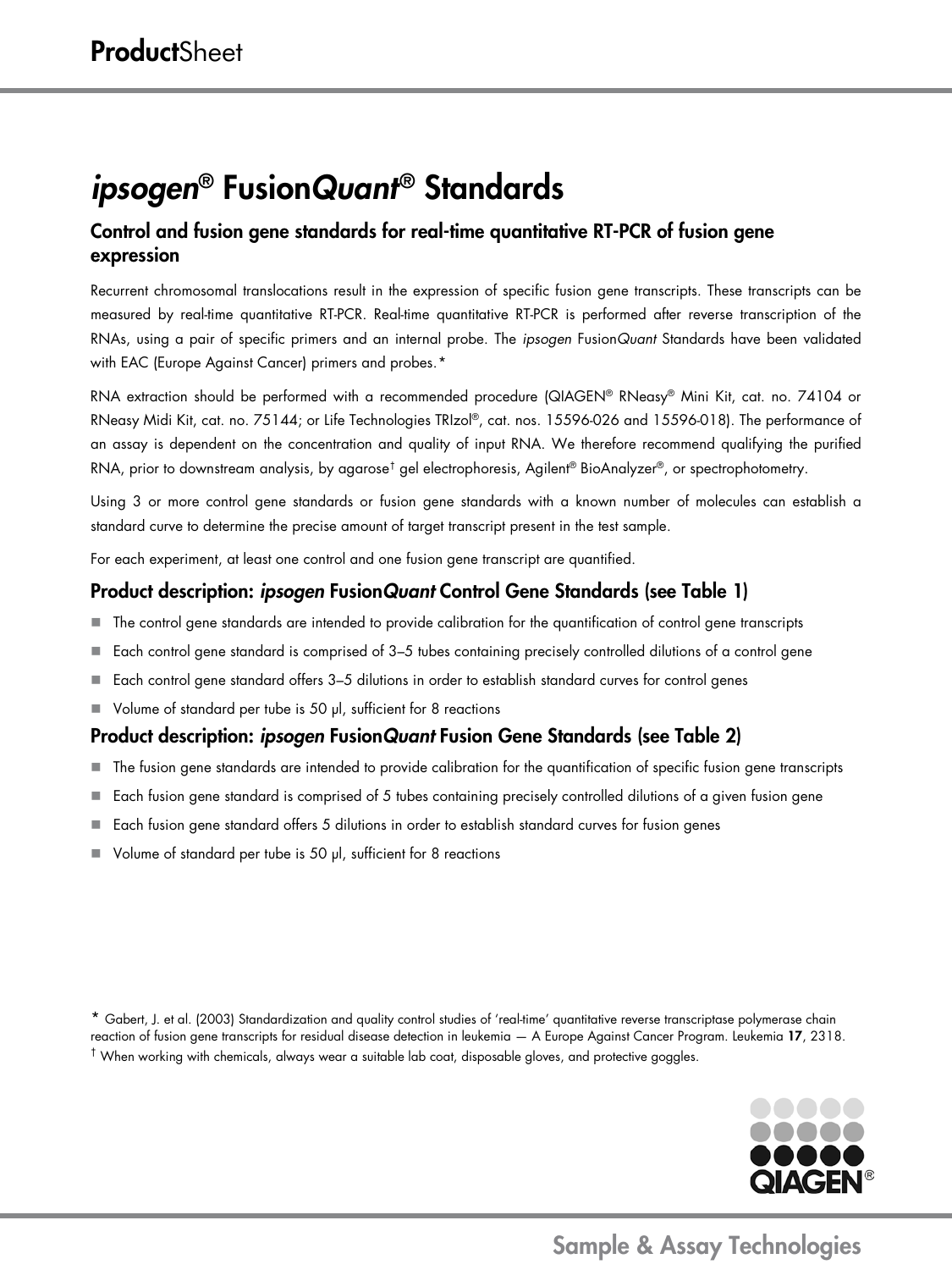| Control gene      | Cat. no. | Number of tubes | Dilutions (copies in 5 µl)                 |
|-------------------|----------|-----------------|--------------------------------------------|
| <b>TBP</b>        | 674091   | 3               | $104$ , $105$ , $106$                      |
| B <sub>2</sub> M  | 674191   | 3               | $10^5$ , $10^6$ , $10^7$                   |
| SRY3              | 674291   | 5               | $10^1$ , $10^2$ , $10^3$ , $10^5$ , $10^6$ |
| β-globine         | 674391   | 5               | $10^1$ , $10^2$ , $10^3$ , $10^5$ , $10^6$ |
| <b>BCR</b>        | 674491   | 3               | $10^3$ , $10^4$ , $10^5$                   |
| <b>GUS</b>        | 674591   | 3               | $10^3$ , $10^4$ , $10^5$                   |
| ABL (3 standards) | 674691   | 3               | $10^3$ , $10^4$ , $10^5$                   |
| ABL (4 standards) | 674791   | $\overline{4}$  | $10^3$ , $10^4$ , $10^5$ , $10^6$          |
|                   |          |                 |                                            |

#### Table 1. *ipsogen* Fusion*Quant* Control Gene Standards

#### Table 2. *ipsogen* Fusion*Quant* Fusion Gene Standards

| <b>Fusion gene</b>   | Cat. no. | Number of tubes | Dilutions (copies in 5 µl)                                                              |
|----------------------|----------|-----------------|-----------------------------------------------------------------------------------------|
| BCR-ABL1 mbcr        | 670291   | 5               | 10 <sup>1</sup> , 10 <sup>2</sup> , 10 <sup>3</sup> , 10 <sup>5</sup> , 10 <sup>6</sup> |
| <b>BCR-ABL1 Mbcr</b> | 670391   | 5               | 10 <sup>1</sup> , 10 <sup>2</sup> , 10 <sup>3</sup> , 10 <sup>5</sup> , 10 <sup>6</sup> |
| PML-RARA bcr1        | 672191   | 5               | 10 <sup>1</sup> , 10 <sup>2</sup> , 10 <sup>3</sup> , 10 <sup>5</sup> , 10 <sup>6</sup> |
| PML-RARA bcr2        | 672291   | 5               | 10 <sup>1</sup> , 10 <sup>2</sup> , 10 <sup>3</sup> , 10 <sup>5</sup> , 10 <sup>6</sup> |
| PML-RARA bcr3        | 672391   | 5               | 10 <sup>1</sup> , 10 <sup>2</sup> , 10 <sup>3</sup> , 10 <sup>5</sup> , 10 <sup>6</sup> |
| RARA-PML bcr1&2      | 672591   | 5               | 10 <sup>1</sup> , 10 <sup>2</sup> , 10 <sup>3</sup> , 10 <sup>5</sup> , 10 <sup>6</sup> |
| RARA-PML bcr3        | 672691   | 5               | 10 <sup>1</sup> , 10 <sup>2</sup> , 10 <sup>3</sup> , 10 <sup>5</sup> , 10 <sup>6</sup> |
| TCF3-PBX1            | 674891   | 5               | 10 <sup>1</sup> , 10 <sup>2</sup> , 10 <sup>3</sup> , 10 <sup>5</sup> , 10 <sup>6</sup> |
| SIL-TAL              | 674991   | 5               | 10 <sup>1</sup> , 10 <sup>2</sup> , 10 <sup>3</sup> , 10 <sup>5</sup> , 10 <sup>6</sup> |
| RUNX1-RUNX1T1        | 675091   | 5               | 10 <sup>1</sup> , 10 <sup>2</sup> , 10 <sup>3</sup> , 10 <sup>5</sup> , 10 <sup>6</sup> |
| ETV6-RUNX1           | 675191   | 5               | 10 <sup>1</sup> , 10 <sup>2</sup> , 10 <sup>3</sup> , 10 <sup>5</sup> , 10 <sup>6</sup> |
| CBFB-MYH11 A         | 676091   | 5               | 10 <sup>1</sup> , 10 <sup>2</sup> , 10 <sup>3</sup> , 10 <sup>5</sup> , 10 <sup>6</sup> |
| CBFB-MYH11D          | 676191   | 5               | 10 <sup>1</sup> , 10 <sup>2</sup> , 10 <sup>3</sup> , 10 <sup>5</sup> , 10 <sup>6</sup> |
| CBFB-MYH11 E         | 676291   | 5               | 10 <sup>1</sup> , 10 <sup>2</sup> , 10 <sup>3</sup> , 10 <sup>5</sup> , 10 <sup>6</sup> |
| MLL-AF1pe10e2        | 678091   | 5               | 10 <sup>1</sup> , 10 <sup>2</sup> , 10 <sup>3</sup> , 10 <sup>5</sup> , 10 <sup>6</sup> |
| MLL-AF4 e10e4        | 678191   | 5               | 10 <sup>1</sup> , 10 <sup>2</sup> , 10 <sup>3</sup> , 10 <sup>5</sup> , 10 <sup>6</sup> |
| MLL-AF4 elle5        | 678291   | 5               | 10 <sup>1</sup> , 10 <sup>2</sup> , 10 <sup>3</sup> , 10 <sup>5</sup> , 10 <sup>6</sup> |
| MLL-AF4 e9e5         | 678391   | 5               | 10 <sup>1</sup> , 10 <sup>2</sup> , 10 <sup>3</sup> , 10 <sup>5</sup> , 10 <sup>6</sup> |
| MLL-AF6 e8e2         | 678491   | 5               | 10 <sup>1</sup> , 10 <sup>2</sup> , 10 <sup>3</sup> , 10 <sup>5</sup> , 10 <sup>6</sup> |
| MLL-AF9 e8e10        | 678591   | 5               | 10 <sup>1</sup> , 10 <sup>2</sup> , 10 <sup>3</sup> , 10 <sup>5</sup> , 10 <sup>6</sup> |
| MLL-AF9 type A e10e6 | 678691   | 5               | 10 <sup>1</sup> , 10 <sup>2</sup> , 10 <sup>3</sup> , 10 <sup>5</sup> , 10 <sup>6</sup> |
| MLL-AF9 type B e8e9  | 678791   | 5               | 10 <sup>1</sup> , 10 <sup>2</sup> , 10 <sup>3</sup> , 10 <sup>5</sup> , 10 <sup>6</sup> |
|                      |          |                 |                                                                                         |

Table 2 continued on next page.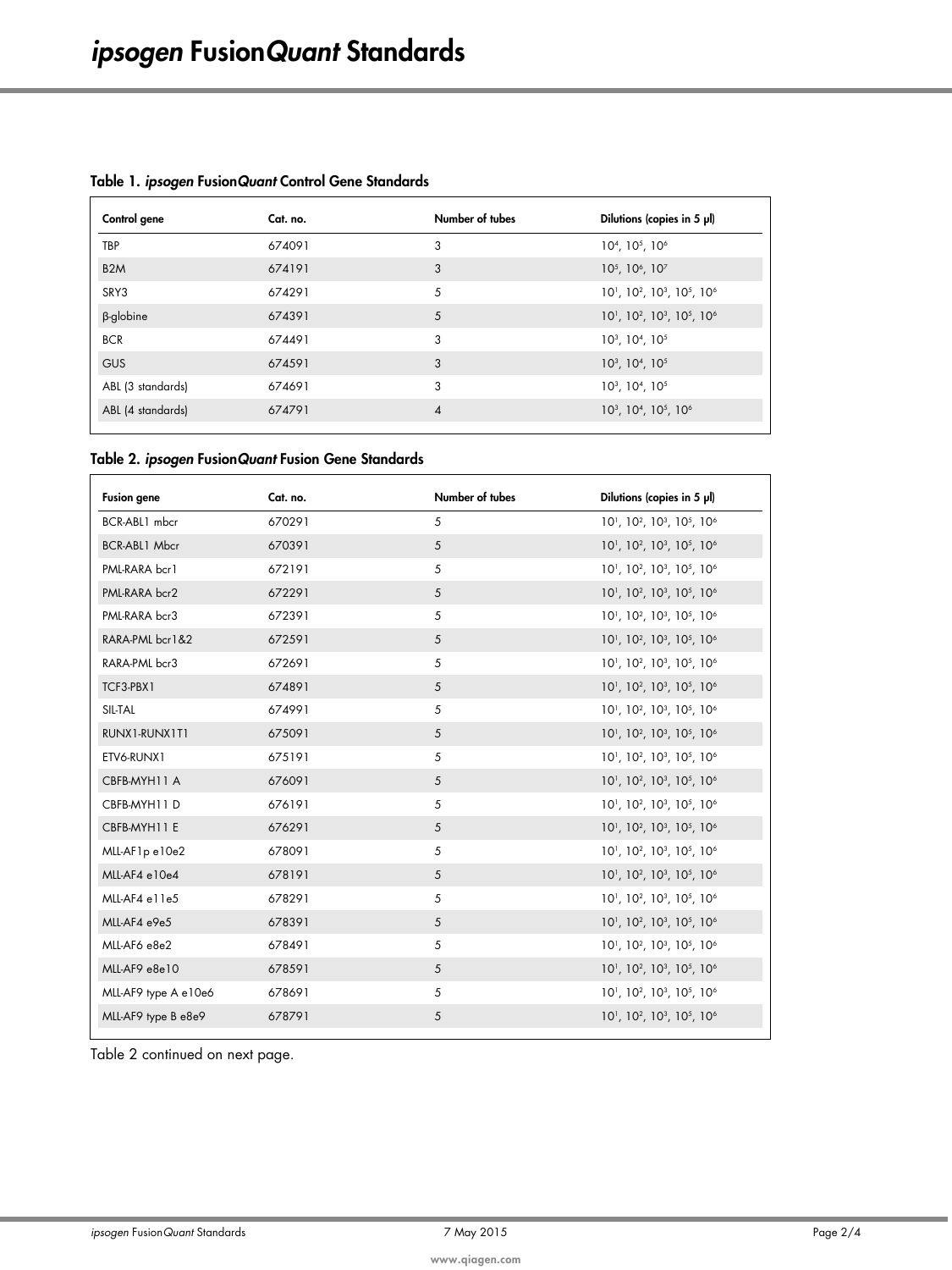| Fusion gene   | Cat. no. | Number of tubes | Dilutions (copies in 5 µl)                                                              |
|---------------|----------|-----------------|-----------------------------------------------------------------------------------------|
| MLL-DUP e2e8  | 678891   | 5               | $10^1$ , $10^2$ , $10^3$ , $10^5$ , $10^6$                                              |
| MLL-ENL e10e2 | 679091   | 5               | $10^1$ , $10^2$ , $10^3$ , $10^5$ , $10^6$                                              |
| MLL-ENL e9e2  | 679191   | 5               | 10 <sup>1</sup> , 10 <sup>2</sup> , 10 <sup>3</sup> , 10 <sup>5</sup> , 10 <sup>6</sup> |
| MLL-ELL e8e2  | 679291   | 5               | $10^1$ , $10^2$ , $10^3$ , $10^5$ , $10^6$                                              |
| MLL-ELL e9e2  | 679391   | 5               | $10^1$ , $10^2$ , $10^3$ , $10^5$ , $10^6$                                              |

#### Table 2 continued. *ipsogen* Fusion*Quant* Fusion Gene Standards

### Shipping and Storage

The standards are shipped on dry ice and must be stored at -30°C to -15°C upon receipt. Vortex and centrifuge the tubes before opening.

#### Warnings and Precautions

When working with chemicals, always wear a suitable laboratory coat, disposable gloves, and protective goggles. For more information, please consult the appropriate safety data sheets (SDSs). These are available online in convenient and compact PDF format at www.giagen.com/safety where you can find, view, and print the SDS for each QIAGEN kit and kit component. Discard sample and assay waste according to your local safety regulations.

#### General precautions

Use of quantitative RT-PCR tests to determine transcript levels requires both the reverse transcription of mRNA and amplification of the generated cDNA by PCR. Therefore, use extreme caution to prevent:

- RNase and DNase contamination
- Carryover contamination by RNA, DNA, control reagents, or PCR resulting in false positive signals

We therefore recommend the following:

- $\blacksquare$  Use nuclease-free labware (e.g., pipets, pipet tips, reaction vials) and wear gloves when performing assays
- Use fresh aerosol-resistant pipet tips for all pipetting steps to avoid cross-contamination of the samples and reagents

The *ipsogen* Fusion*Quant* Standards are intended for research use only. Not for use in diagnostic procedures.